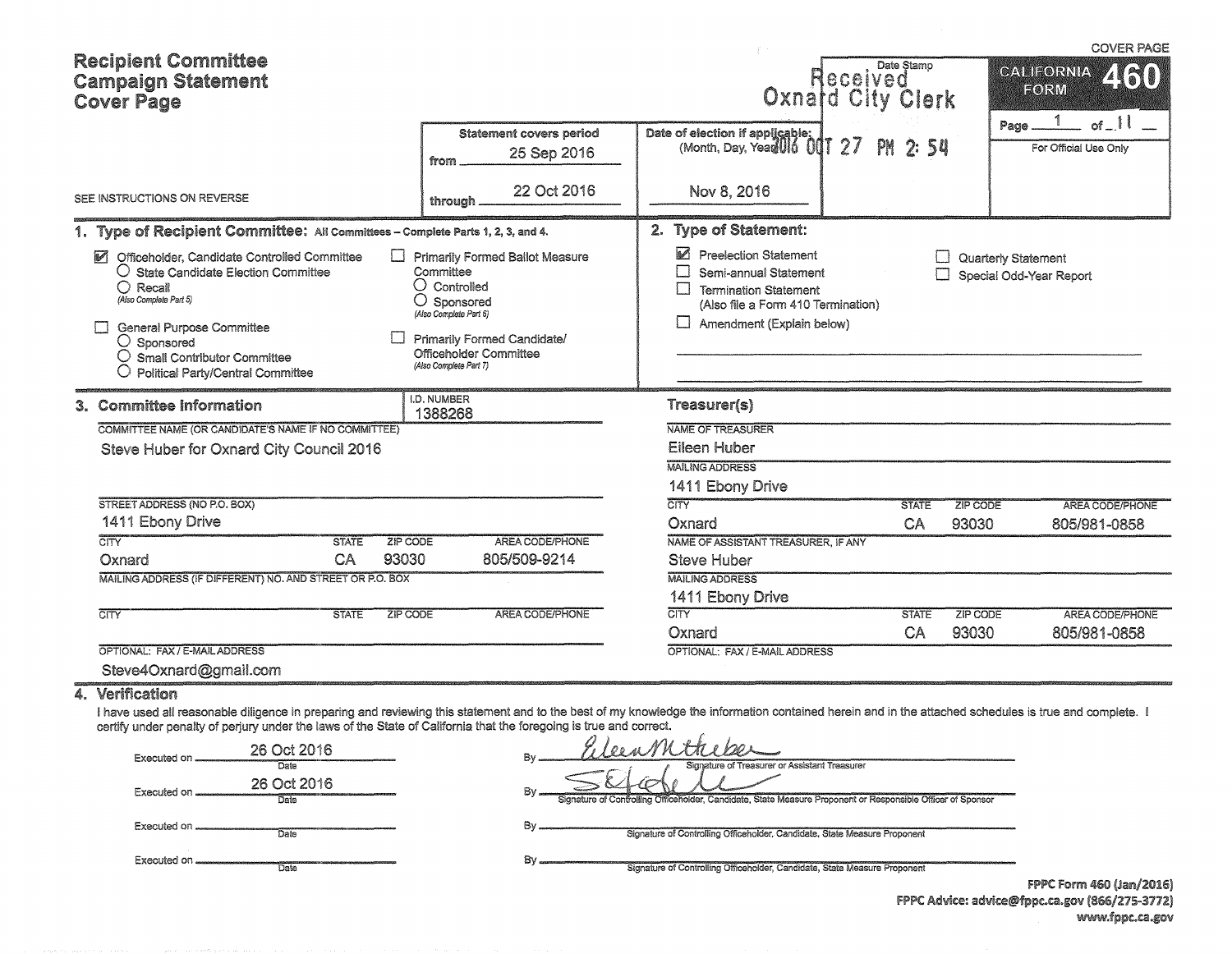# **Recipient Committee Campaign Statement** Cover Page - Part 2

## 5. Officeholder or Candidate Controlled Committee

| NAME OF OFFICEHOLDER OR CANDIDATE                                          |        |              |            |
|----------------------------------------------------------------------------|--------|--------------|------------|
| Stephen H. Huber                                                           |        |              |            |
| OFFICE SOUGHT OR HELD (INCLUDE LOCATION AND DISTRICT NUMBER IF APPLICABLE) |        |              |            |
| <b>Oxnard City Council</b>                                                 |        |              |            |
| RESIDENTIAL/BUSINESS ADDRESS (NO. AND STREET)                              | CITY   | <b>STATE</b> | <b>71P</b> |
| 1411 Ebony Drive                                                           | Oxnard | CА           | 93030      |

Related Committees Not Included in this Statement: List any committees not included in this statement that are controlled by you or are primarily formed to receive contributions or make expenditures on behalf of your candidacy.

| <b>COMMITTEE NAME</b>    |                              |          | <b>I.D. NUMBER</b> |                              |
|--------------------------|------------------------------|----------|--------------------|------------------------------|
|                          |                              |          |                    |                              |
|                          |                              |          |                    |                              |
|                          |                              |          |                    |                              |
| NAME OF TREASURER        |                              |          |                    | CONTROLLED COMMITTEE?        |
|                          |                              |          |                    |                              |
|                          |                              |          | II YES             | $\Box$ No                    |
| <b>COMMITTEE ADDRESS</b> | STREET ADDRESS (NO P.O. BOX) |          |                    |                              |
|                          |                              |          |                    |                              |
|                          |                              |          |                    |                              |
| <b>CITY</b>              | <b>STATE</b>                 | ZIP CODE |                    | AREA CODE/PHONE              |
|                          |                              |          |                    |                              |
|                          |                              |          |                    |                              |
| <b>COMMITTEE NAME</b>    |                              |          | I.D. NUMBER        |                              |
|                          |                              |          |                    |                              |
|                          |                              |          |                    |                              |
|                          |                              |          |                    |                              |
| NAME OF TREASURER        |                              |          |                    | <b>CONTROLLED COMMITTEE?</b> |
|                          |                              |          | $\Box$ YES         | $\Box$ no                    |
|                          |                              |          |                    |                              |
| <b>COMMITTEE ADDRESS</b> | STREET ADDRESS (NO P.O. BOX) |          |                    |                              |
|                          |                              |          |                    |                              |
|                          |                              |          |                    |                              |
| CITY                     | <b>STATE</b>                 | ZIP CODE |                    | AREA CODE/PHONE              |

#### COVER PAGE - PART 2



## 6. Primarily Formed Ballot Measure Committee

**NAME OF BALLOT MEASURE** 

| BALLOT NO. OR LETTER | <b>JURISDICTION</b> | <b>SUPPORT</b><br>OPPOSE |
|----------------------|---------------------|--------------------------|
|----------------------|---------------------|--------------------------|

Identify the controlling officeholder, candidate, or state measure proponent, if any.

NAME OF OFFICEHOLDER, CANDIDATE, OR PROPONENT

|  | OFFICE SOUGHT OR HELD |  |
|--|-----------------------|--|
|  |                       |  |

**DISTRICT NO. IF ANY** 

7. Primarily Formed Candidate/Officeholder Committee List names of officeholder(s) or candidate(s) for which this committee is primarily formed.

| NAME OF OFFICEHOLDER OR CANDIDATE | OFFICE SOUGHT OR HELD | <b>SUPPORT</b><br>OPPOSE        |
|-----------------------------------|-----------------------|---------------------------------|
| NAME OF OFFICEHOLDER OR CANDIDATE | OFFICE SOUGHT OR HELD | <b>SUPPORT</b><br>OPPOSE<br>x   |
| NAME OF OFFICEHOLDER OR CANDIDATE | OFFICE SOUGHT OR HELD | <b>SUPPORT</b><br>OPPOSE<br>- E |
| NAME OF OFFICEHOLDER OR CANDIDATE | OFFICE SOUGHT OR HELD | <b>SUPPORT</b><br>OPPOSE        |

Attach continuation sheets if necessary

FPPC Form 460 (Jan/2016) FPPC Advice: advice@fppc.ca.gov (866/275-3772) www.fppc.ca.gov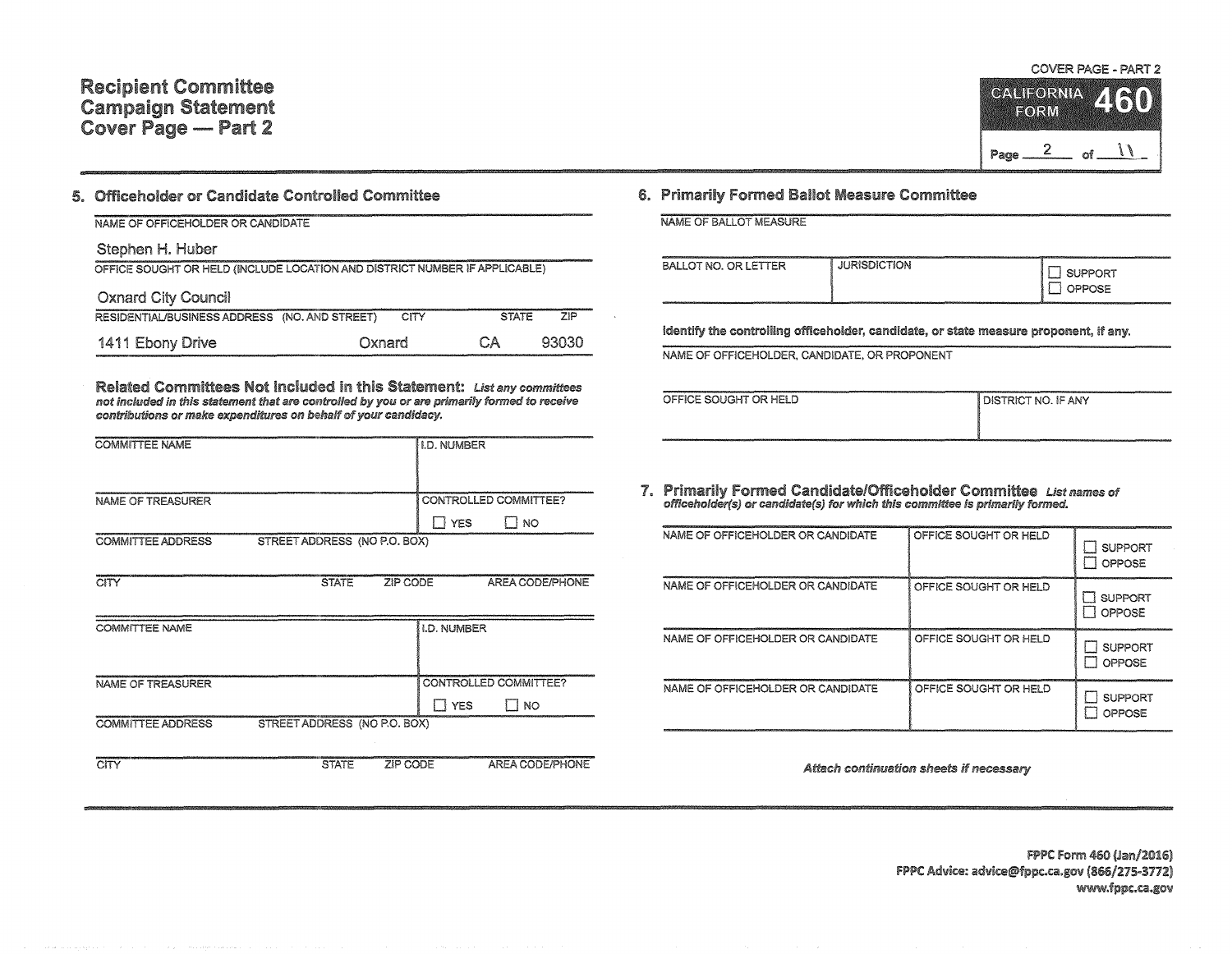| <b>Campaign Disclosure Statement</b>                                  |    | Amounts may be rounded                                                                                                                                                                                                                                                                                                                                                                                                                                                                                |              |                                                                                                |          |                                                | <b>SUMMARY PAGE</b>                                                                                                                                                                                                                                                                                                                                                           |
|-----------------------------------------------------------------------|----|-------------------------------------------------------------------------------------------------------------------------------------------------------------------------------------------------------------------------------------------------------------------------------------------------------------------------------------------------------------------------------------------------------------------------------------------------------------------------------------------------------|--------------|------------------------------------------------------------------------------------------------|----------|------------------------------------------------|-------------------------------------------------------------------------------------------------------------------------------------------------------------------------------------------------------------------------------------------------------------------------------------------------------------------------------------------------------------------------------|
| <b>Summary Page</b>                                                   |    | to whole dollars.<br>from.                                                                                                                                                                                                                                                                                                                                                                                                                                                                            |              |                                                                                                |          | <b>Statement covers period</b><br>25 Sept 2016 | <b>GALIFORNIA</b><br>460<br>FORM                                                                                                                                                                                                                                                                                                                                              |
| SEE INSTRUCTIONS ON REVERSE                                           |    |                                                                                                                                                                                                                                                                                                                                                                                                                                                                                                       |              |                                                                                                | through  | 22 Oct 2016                                    | 3 <sup>2</sup><br>11<br>$_{\rm{of}}$<br>Page                                                                                                                                                                                                                                                                                                                                  |
| <b>NAME OF FILER</b>                                                  |    |                                                                                                                                                                                                                                                                                                                                                                                                                                                                                                       |              |                                                                                                |          |                                                | I.D. NUMBER                                                                                                                                                                                                                                                                                                                                                                   |
| Stephen H Huber                                                       |    |                                                                                                                                                                                                                                                                                                                                                                                                                                                                                                       |              |                                                                                                |          |                                                | 1388268                                                                                                                                                                                                                                                                                                                                                                       |
| <b>Contributions Received</b>                                         |    | Column A<br>TOTAL THIS PERIOD<br>(FROM ATTACHED SCHEDULES)                                                                                                                                                                                                                                                                                                                                                                                                                                            |              | Column B<br>CALENDAR YEAR<br>TOTAL TO DATE                                                     |          |                                                | <b>Calendar Year Summary for Candidates</b><br>Running in Both the State Primary and                                                                                                                                                                                                                                                                                          |
|                                                                       |    | 12414.00                                                                                                                                                                                                                                                                                                                                                                                                                                                                                              |              |                                                                                                | 33684.99 | <b>General Elections</b>                       |                                                                                                                                                                                                                                                                                                                                                                               |
|                                                                       |    | $\Omega$                                                                                                                                                                                                                                                                                                                                                                                                                                                                                              |              |                                                                                                | 6500.00  |                                                | 1/1 through 6/30<br>7/1 to Date                                                                                                                                                                                                                                                                                                                                               |
|                                                                       |    | 12414.00                                                                                                                                                                                                                                                                                                                                                                                                                                                                                              |              |                                                                                                | 40184.99 | 20. Contributions<br>Received                  |                                                                                                                                                                                                                                                                                                                                                                               |
|                                                                       |    | 450.00                                                                                                                                                                                                                                                                                                                                                                                                                                                                                                |              |                                                                                                | 464.50   | 21. Expenditures                               |                                                                                                                                                                                                                                                                                                                                                                               |
| 5.                                                                    |    | 12864.00                                                                                                                                                                                                                                                                                                                                                                                                                                                                                              |              |                                                                                                | 40649.49 | Made                                           | $\hat{\mathbf{x}}$ and $\hat{\mathbf{x}}$ and $\hat{\mathbf{x}}$ and $\hat{\mathbf{x}}$ and $\hat{\mathbf{x}}$ and $\hat{\mathbf{x}}$ and $\hat{\mathbf{x}}$ and $\hat{\mathbf{x}}$ and $\hat{\mathbf{x}}$ and $\hat{\mathbf{x}}$ and $\hat{\mathbf{x}}$ and $\hat{\mathbf{x}}$ and $\hat{\mathbf{x}}$ and $\hat{\mathbf{x}}$ and $\hat{\mathbf{x}}$ and $\hat{\mathbf{x}}$ a |
| <b>Expenditures Made</b>                                              |    |                                                                                                                                                                                                                                                                                                                                                                                                                                                                                                       |              |                                                                                                |          |                                                | <b>Expenditure Limit Summary for State</b>                                                                                                                                                                                                                                                                                                                                    |
|                                                                       |    |                                                                                                                                                                                                                                                                                                                                                                                                                                                                                                       | $\mathbf{s}$ |                                                                                                | 33423.13 | Candidates                                     |                                                                                                                                                                                                                                                                                                                                                                               |
|                                                                       |    | 0                                                                                                                                                                                                                                                                                                                                                                                                                                                                                                     |              |                                                                                                | $\Omega$ |                                                |                                                                                                                                                                                                                                                                                                                                                                               |
|                                                                       |    |                                                                                                                                                                                                                                                                                                                                                                                                                                                                                                       |              | $\mathbb{S}$                                                                                   | 33423.13 |                                                | 22. Cumulative Expenditures Made*<br>(If Subject to Voluntary Expenditure Limit)                                                                                                                                                                                                                                                                                              |
|                                                                       |    | $\mathbf 0$<br>$\begin{array}{cccccccccccccc} \multicolumn{2}{c}{} & \multicolumn{2}{c}{} & \multicolumn{2}{c}{} & \multicolumn{2}{c}{} & \multicolumn{2}{c}{} & \multicolumn{2}{c}{} & \multicolumn{2}{c}{} & \multicolumn{2}{c}{} & \multicolumn{2}{c}{} & \multicolumn{2}{c}{} & \multicolumn{2}{c}{} & \multicolumn{2}{c}{} & \multicolumn{2}{c}{} & \multicolumn{2}{c}{} & \multicolumn{2}{c}{} & \multicolumn{2}{c}{} & \multicolumn{2}{c}{} & \multicolumn{2}{c}{} & \multicolumn{2}{c}{} & \$ |              |                                                                                                | $\Omega$ | Date of Election                               | Total to Date                                                                                                                                                                                                                                                                                                                                                                 |
|                                                                       |    | 450.00                                                                                                                                                                                                                                                                                                                                                                                                                                                                                                |              |                                                                                                | 464.50   | (mm/dd/yy)                                     |                                                                                                                                                                                                                                                                                                                                                                               |
|                                                                       |    | 17775.73                                                                                                                                                                                                                                                                                                                                                                                                                                                                                              | \$.          |                                                                                                | 33887.63 |                                                |                                                                                                                                                                                                                                                                                                                                                                               |
| <b>Current Cash Statement</b>                                         |    |                                                                                                                                                                                                                                                                                                                                                                                                                                                                                                       |              |                                                                                                |          |                                                |                                                                                                                                                                                                                                                                                                                                                                               |
|                                                                       |    | 11673.59                                                                                                                                                                                                                                                                                                                                                                                                                                                                                              |              | To calculate Column B.                                                                         |          |                                                |                                                                                                                                                                                                                                                                                                                                                                               |
|                                                                       |    | 12414.00                                                                                                                                                                                                                                                                                                                                                                                                                                                                                              |              | add amounts in Column                                                                          |          |                                                |                                                                                                                                                                                                                                                                                                                                                                               |
|                                                                       |    | $\Omega$                                                                                                                                                                                                                                                                                                                                                                                                                                                                                              |              | A to the corresponding<br>amounts from Column B                                                |          | reported in Column B.                          | *Amounts in this section may be different from amounts                                                                                                                                                                                                                                                                                                                        |
|                                                                       |    | 17325.73                                                                                                                                                                                                                                                                                                                                                                                                                                                                                              |              | of your last report. Some<br>amounts in Column A may                                           |          |                                                |                                                                                                                                                                                                                                                                                                                                                                               |
| 16. ENDING CASH BALANCE Add Lines 12 + 13 + 14, then subtract Line 15 | S  | 6761.86                                                                                                                                                                                                                                                                                                                                                                                                                                                                                               |              | be negative figures that                                                                       |          |                                                |                                                                                                                                                                                                                                                                                                                                                                               |
| If this is a termination statement, Line 16 must be zero.             |    |                                                                                                                                                                                                                                                                                                                                                                                                                                                                                                       |              | should be subtracted from<br>previous period amounts. If                                       |          |                                                |                                                                                                                                                                                                                                                                                                                                                                               |
|                                                                       |    | 0                                                                                                                                                                                                                                                                                                                                                                                                                                                                                                     |              | this is the first report being<br>filed for this calendar year,<br>only carry over the amounts |          |                                                |                                                                                                                                                                                                                                                                                                                                                                               |
| <b>Cash Equivalents and Outstanding Debts</b>                         |    |                                                                                                                                                                                                                                                                                                                                                                                                                                                                                                       |              | from Lines 2, 7, and 9 (if<br>any).                                                            |          |                                                |                                                                                                                                                                                                                                                                                                                                                                               |
|                                                                       | S  | 0                                                                                                                                                                                                                                                                                                                                                                                                                                                                                                     |              |                                                                                                |          |                                                |                                                                                                                                                                                                                                                                                                                                                                               |
|                                                                       | S. | 6500.00                                                                                                                                                                                                                                                                                                                                                                                                                                                                                               |              |                                                                                                |          |                                                | <b>FPPC Form 460 (Jan/2016)</b>                                                                                                                                                                                                                                                                                                                                               |
|                                                                       |    |                                                                                                                                                                                                                                                                                                                                                                                                                                                                                                       |              |                                                                                                |          |                                                | FPPC Advice: advice@fppc.ca.gov (866/275-3772)                                                                                                                                                                                                                                                                                                                                |

FPPC Ac:lvice: advice@fppc.ca.gov (866/275·3172) www.fppc.ca.gov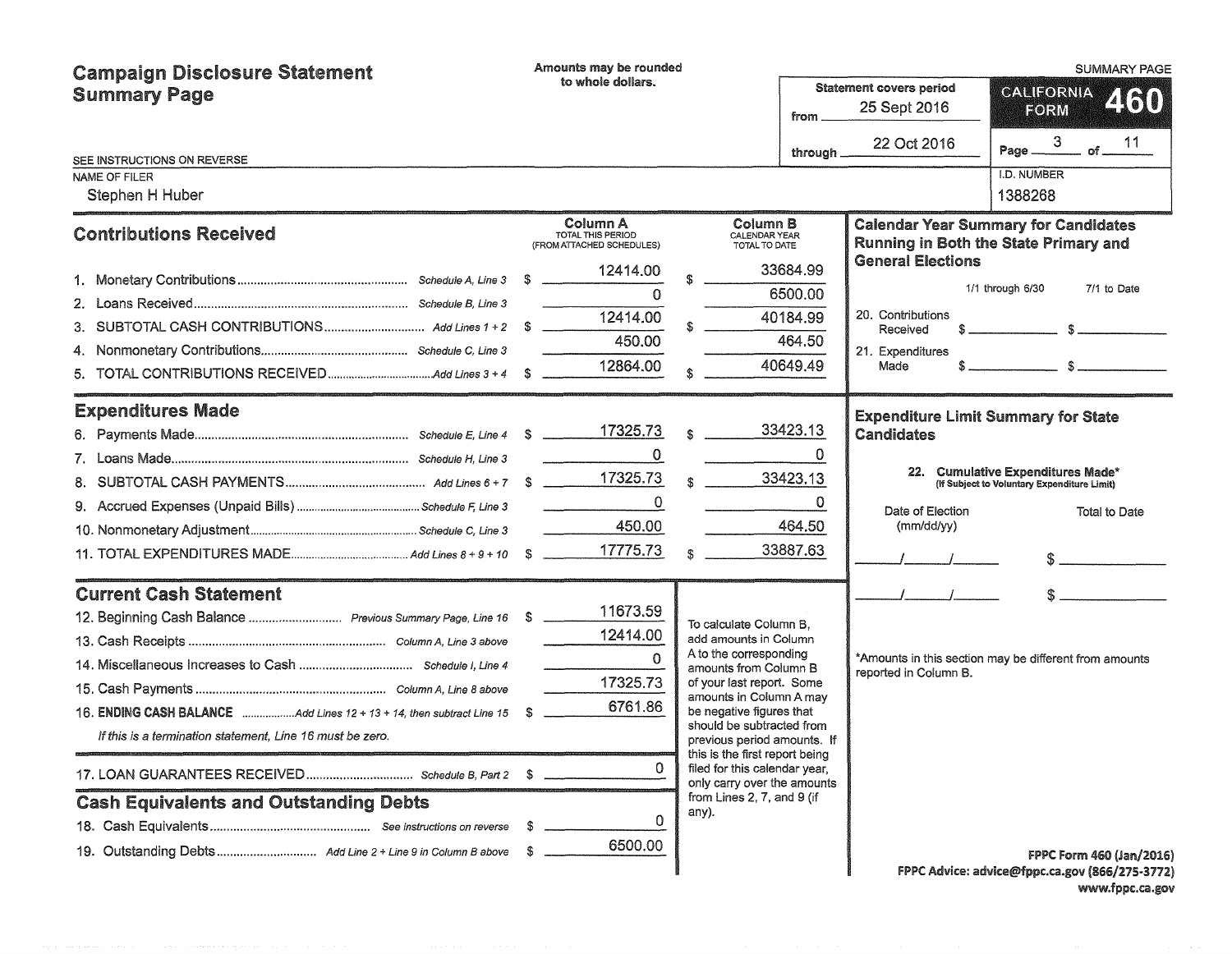| <b>Schedule A</b><br><b>Monetary Contributions Received</b><br>SEE INSTRUCTIONS ON REVERSE<br><b>NAME OF FILER</b> |                                                                                                                                                                                                                                         |                                                                                | Amounts may be rounded<br>to whole dollars.                                                         | <b>Statement covers period</b><br>from<br>through.     | 25 Sep 2016<br>22 Oct 2016                                              | Page                                   | <b>SCHEDULE A</b><br>CALIFORNIA<br>460<br>EORM<br>4<br>of $\frac{1}{\sqrt{2}}$<br>I.D. NUMBER      |  |
|--------------------------------------------------------------------------------------------------------------------|-----------------------------------------------------------------------------------------------------------------------------------------------------------------------------------------------------------------------------------------|--------------------------------------------------------------------------------|-----------------------------------------------------------------------------------------------------|--------------------------------------------------------|-------------------------------------------------------------------------|----------------------------------------|----------------------------------------------------------------------------------------------------|--|
| Stephen H Huber                                                                                                    |                                                                                                                                                                                                                                         |                                                                                |                                                                                                     |                                                        |                                                                         | 1388268                                |                                                                                                    |  |
| DATE<br><b>RECEIVED</b>                                                                                            | FULL NAME, STREET ADDRESS AND ZIP CODE OF CONTRIBUTOR<br>(IF COMMITTEE, ALSO ENTER I.D. NUMBER)                                                                                                                                         | <b>CONTRIBUTOR</b><br>CODE *                                                   | IF AN INDIVIDUAL, ENTER<br>OCCUPATION AND EMPLOYER<br>(IF SELF-EMPLOYED, ENTER NAME<br>OF BUSINESS) | <b>AMOUNT</b><br><b>RECEIVED THIS</b><br><b>PERIOD</b> | <b>CUMULATIVE TO DATE</b><br><b>CALENDAR YEAR</b><br>(JAN. 1 - DEC. 31) |                                        | PER ELECTION<br>TO DATE<br>(IF REQUIRED)                                                           |  |
|                                                                                                                    | see attached sheets                                                                                                                                                                                                                     | $\square$ IND<br>$\Box$ COM<br>$\Box$ OTH<br>$\Box$ PTY<br>$\square$ SCC       |                                                                                                     |                                                        |                                                                         |                                        |                                                                                                    |  |
|                                                                                                                    |                                                                                                                                                                                                                                         | $\square$ IND<br>$\Box$ COM<br>$\Box$ OTH<br>$\Box$ PTY<br>$\square$ SCC       |                                                                                                     |                                                        |                                                                         |                                        |                                                                                                    |  |
|                                                                                                                    |                                                                                                                                                                                                                                         | $\square$ IND<br>$\square$ COM<br>$\Box$ OTH<br>$\square$ PTY<br>$\square$ scc |                                                                                                     |                                                        |                                                                         |                                        |                                                                                                    |  |
|                                                                                                                    |                                                                                                                                                                                                                                         | $\Box$ IND<br>$\Box$ COM<br>$\Box$ OTH<br>$\Box$ PTY<br>$\square$ scc          |                                                                                                     |                                                        |                                                                         |                                        |                                                                                                    |  |
|                                                                                                                    |                                                                                                                                                                                                                                         | $\square$ IND<br>$\Box$ COM<br>$\Box$ OTH<br>$\Box$ PTY<br>$\square$ scc       |                                                                                                     |                                                        |                                                                         |                                        |                                                                                                    |  |
|                                                                                                                    |                                                                                                                                                                                                                                         |                                                                                | <b>SUBTOTAL \$</b>                                                                                  |                                                        |                                                                         |                                        |                                                                                                    |  |
|                                                                                                                    | <b>Schedule A Summary</b><br>1. Amount received this period - itemized monetary contributions.                                                                                                                                          |                                                                                |                                                                                                     | 11000.00<br>1414.00                                    |                                                                         | *Contributor Codes<br>IND - Individual | <b>COM - Recipient Committee</b><br>(other than PTY or SCC)<br>OTH - Other (e.g., business entity) |  |
|                                                                                                                    | 2. Amount received this period - unitemized monetary contributions of less than \$100 \$<br>3. Total monetary contributions received this period.<br>(Add Lines 1 and 2. Enter here and on the Summary Page, Column A, Line 1.)TOTAL \$ |                                                                                |                                                                                                     | 12414.00                                               |                                                                         | PTY - Political Party                  | SCC - Small Contributor Committee<br>FORTOM FULLER SPORTS  IMMORPH                                 |  |

 $\label{eq:2.1} \frac{1}{\sqrt{2}}\int_{\mathbb{R}^3}\frac{1}{\sqrt{2}}\left(\frac{1}{\sqrt{2}}\right)^2\frac{1}{\sqrt{2}}\left(\frac{1}{\sqrt{2}}\right)^2\frac{1}{\sqrt{2}}\left(\frac{1}{\sqrt{2}}\right)^2\frac{1}{\sqrt{2}}\left(\frac{1}{\sqrt{2}}\right)^2\frac{1}{\sqrt{2}}\left(\frac{1}{\sqrt{2}}\right)^2\frac{1}{\sqrt{2}}\frac{1}{\sqrt{2}}\frac{1}{\sqrt{2}}\frac{1}{\sqrt{2}}\frac{1}{\sqrt{2}}\frac{1}{\sqrt{2}}$ 

FPPC Form 460 (Jan/2016) FPPC Advice: advice@fppc.ca.gov (866/275-3772)<br>www.fppc.ca.gov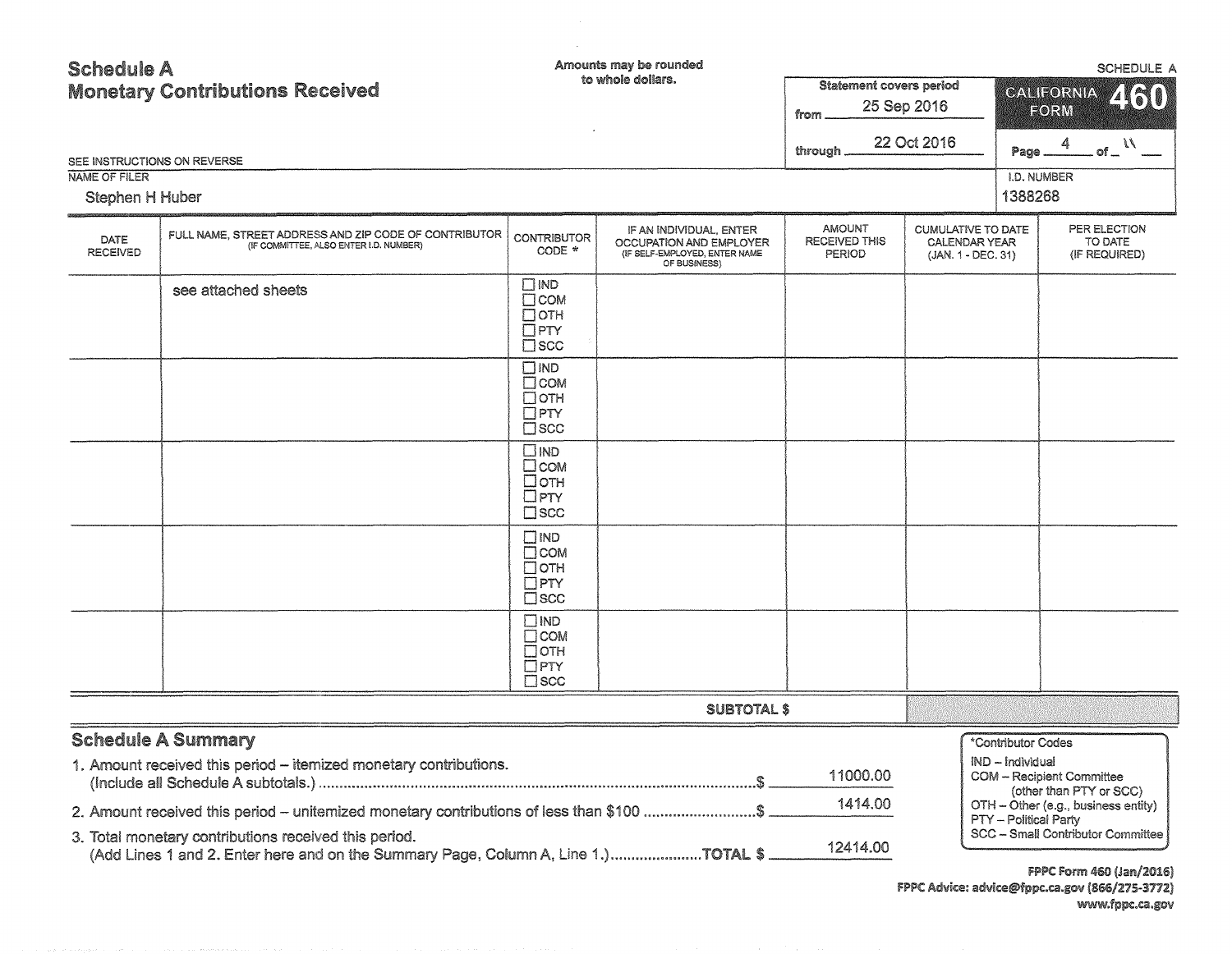|                 | FPPC Form 460 Schedule A (Continuation Sheet)                                      |                                                            | <b>Statement covers period</b> |                                                           | <b>California Form 460</b>              |                      |
|-----------------|------------------------------------------------------------------------------------|------------------------------------------------------------|--------------------------------|-----------------------------------------------------------|-----------------------------------------|----------------------|
|                 |                                                                                    | Committee to Elect Steve Huber to Oxnard City Council 2014 | from                           | 25-Sep-16                                                 | Page $5$ of $11$                        |                      |
|                 |                                                                                    |                                                            | through                        | 22-Oct-16                                                 | <b>ID Number</b>                        | 1388268              |
| Date            | <b>Full Name</b>                                                                   | <b>Street Address, City and Zip Code</b>                   | Contributor                    |                                                           | <b>Occupation and   Amt Rec'vd This</b> | <b>Cumulative to</b> |
| <b>Received</b> |                                                                                    |                                                            | Code                           | <b>Employer</b>                                           | Period                                  | date (CY 2016)       |
| 9/26/2016       | Law Office of Marc L.<br>Charney                                                   | 1000 Town Center Dr., Oxnard, CA 93036                     | <b>OTH</b>                     |                                                           | \$100.00                                | \$100.00             |
| 9/29/2016       | John McGrath Family<br>Partnership                                                 | 1732 E. Gonzales Rd., Oxnard, CA 93030                     | OTH                            |                                                           | \$1,000.00                              | \$1,000.00           |
| 9/29/2016       | International Union of<br><b>Operating Engineers, Local</b><br><b>501, AFL CIO</b> | 2405 West 3rd Street, Los Angeles, CA 90057                | <b>COM</b>                     | FPPC# 746497                                              | \$250.00                                | \$250.00             |
| 9/29/2016       | Alan K. Wellesley                                                                  | 74 Hartura Way, Hot Springs Village, AR 71909              | <b>IND</b>                     | <b>Retired</b>                                            | \$500.00                                | \$500.00             |
| 9/29/2016       | Mary Naumann                                                                       | 2300 Peninsula Rd., Oxnard, CA 93035                       | <b>IND</b>                     | Retired                                                   | \$100.00                                | \$100.00             |
| 9/30/2016       | John Eckhart                                                                       | 1700 Zircon Ave., Oxnard, CA 93030                         | <b>IND</b>                     | Technician/Hewlett<br>Packard                             | \$100.00                                | \$100.00             |
| 9/30/2016       | <b>Jon Belchere</b>                                                                | 124 Malibu Ave., Oxnard, CA 93035                          | <b>IND</b>                     | Retired                                                   | \$100.00                                | \$100.00             |
| 10/3/2016       | Charles W. Cohen                                                                   | 3102 Winding Lane, Thousand Oaks, CA 91361                 | <b>IND</b>                     | Attorney/Cohen,<br>Begun and Deck,<br>LLP                 | \$100.00                                | \$100.00             |
| 10/3/2016       | John Farrar                                                                        | 1000 Town Center Dr., Oxnard, CA 93036                     | <b>IND</b>                     | Insurance<br>Agent/John Farrar<br><b>Insurance Agency</b> | \$100.00                                | \$100.00             |
| 10/4/2016       | <b>Tony Grey</b>                                                                   | 920 Topsail Ct., Oxnard, CA 93035                          | <b>IND</b>                     | Retired                                                   | \$100.00                                | \$100.00             |
| 10/4/2016       | <b>District Council of Iron</b><br><b>Workers</b>                                  | 1660 San Pablo Ave., Ste C, Pinole, CA 94564               | <b>COM</b>                     | FPPC#831693                                               | \$1,000.00                              | \$1,000.00           |
| 10/4/2016       | <b> William E. Wellman</b>                                                         | 1820 Ivanhoe Ave., Oxnard, CA 93030                        | <b>IND</b>                     | Retired                                                   | \$100.00                                | \$100.00             |
| 10/5/2016       | <b>Rachel Garza</b>                                                                | 650 Bercut Dr., Ste C, Sacramento, CA 95811                | <b>IND</b>                     | Director of<br>Government<br>Affairs/Wpower, LLC          | \$300.00                                | \$300.00             |
| 10/5/2016       | Robert Aguilera                                                                    | 2550 Neptune Place, Port Hueneme, CA 93041                 | <b>IND</b>                     | Retired                                                   | \$100.00                                | \$100.00             |
|                 |                                                                                    |                                                            |                                | <b>SUBTOTAL \$</b>                                        | \$3,950.00                              |                      |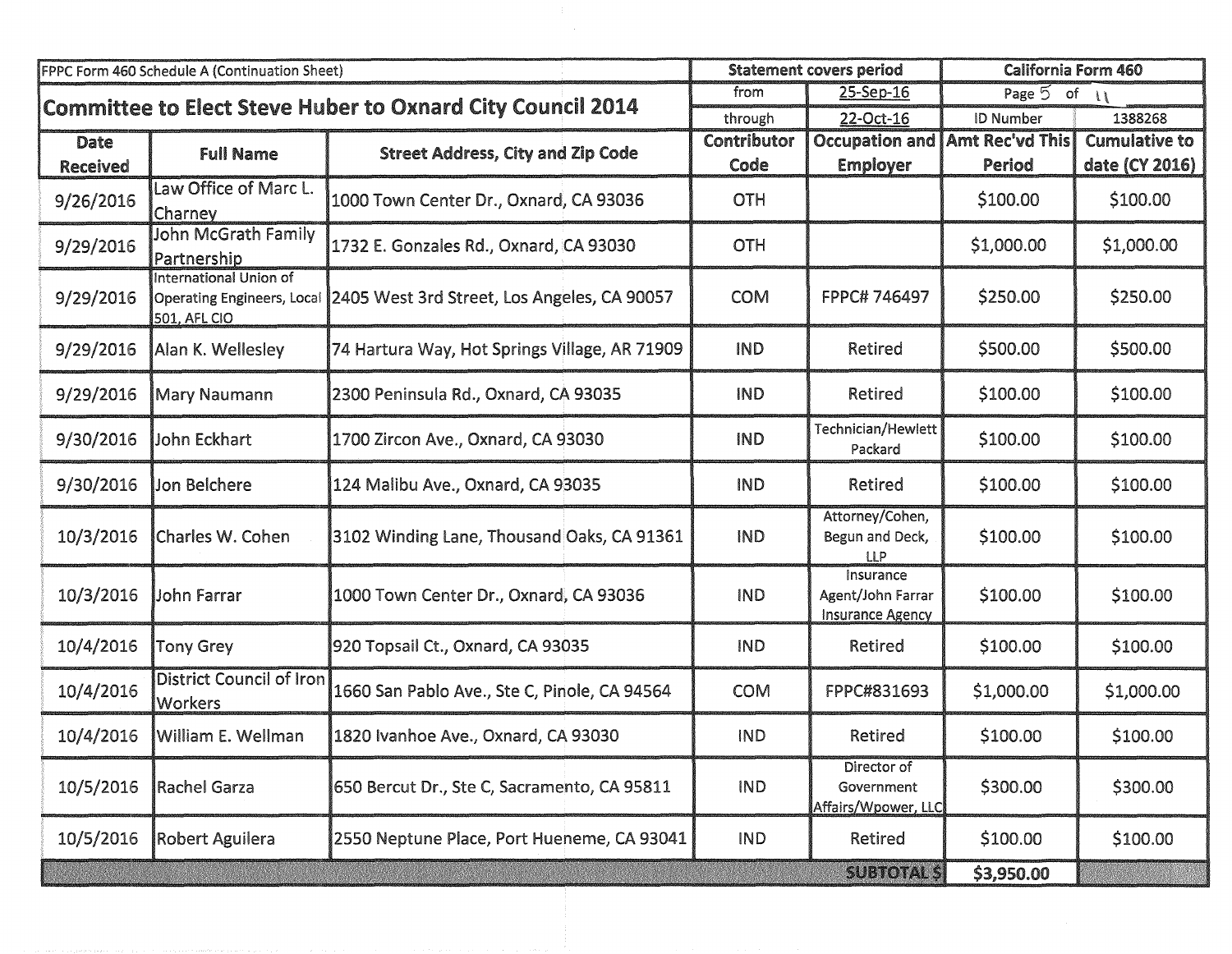|                 | FPPC Form 460 Schedule A (Continuation Sheet)                                |                                                                  |             | <b>Statement covers period</b>                                        |                   | California Form 460  |
|-----------------|------------------------------------------------------------------------------|------------------------------------------------------------------|-------------|-----------------------------------------------------------------------|-------------------|----------------------|
|                 |                                                                              | Committee to Elect Steve Huber to Oxnard City Council 2014       | from        | 25-Sep-16                                                             | Page $\varphi$ of | $\mathcal{L}$        |
|                 |                                                                              |                                                                  | through     | 22-Oct-16                                                             | <b>ID Number</b>  | 1388268              |
| <b>Date</b>     | <b>Full Name</b>                                                             | <b>Street Address, City and Zip Code</b>                         | Contributor | <b>Occupation and</b>                                                 | Amt Rec'vd This   | <b>Cumulative to</b> |
| <b>Received</b> |                                                                              |                                                                  | Code        | <b>Employer</b>                                                       | Period            | date (CY 2016)       |
| 10/5/2016       | The S.G. Gamily Trust                                                        | 150 Rivo Alto Canal, Long Beach, CA 90803                        | <b>OTH</b>  |                                                                       | \$250.00          | \$250.00             |
| 10/5/2016       | Daly Group, Inc.                                                             | 31255 Cedar Valley Dr., Suite 323, Westlake<br>Village, CA 91362 | <b>OTH</b>  |                                                                       | \$500.00          | \$500.00             |
| 10/6/2016       | Joseph Burdullis                                                             | 3900 Belmont Ln., Oxnard, CA 93036                               | <b>IND</b>  | <b>Retired</b>                                                        | \$250.00          | \$250.00             |
| 10/7/2016       | Donlon Plumbing, Inc                                                         | 3401 2 5th Street, Ste 130, Oxnard, Ca 93030                     | <b>OTH</b>  |                                                                       | \$100.00          | \$100.00             |
| 10/8/2016       | Donald Skinner                                                               | 5477 Ralson Street, #106, Ventura, Ca 93003                      | <b>IND</b>  | Labor Rep<br><b>TriCounties Building</b><br><b>Construction Trade</b> | \$250.00          | \$250.00             |
| 10/11/2016      | <b>Building Industry</b><br><b>Association of Southern</b><br>California PAC | 350 South Bixel Street, Suite 100, Los Angeles,<br>CA 90017      | <b>COM</b>  | FPPC#741733                                                           | \$500.00          | \$500.00             |
| 10/12/2016      | <b>Oxnard Peace Officers</b><br>Association                                  | 251 S. C Street, Oxnard, CA 93030                                | OTH         | FPPC# 950242                                                          | \$2,000.00        | \$2,000.00           |
| 10/12/2016      | Diamante Electric                                                            | 145 E. Date Street, Oxnard, CA 93033                             | <b>OTH</b>  |                                                                       | \$200.00          | \$200.00             |
| 10/13/2016      | David Jones                                                                  | 1431 Ebony Drive, Oxnard, Ca 93030                               | <b>IND</b>  | Retired                                                               | \$100.00          | \$100.00             |
| 10/13/2016      | William R. Hodge                                                             | 1726 Emerald Isle Way, Oxnard, CA 93035                          | IND         | Retired                                                               | \$200.00          | \$200.00             |
| 10/13/2016      | Donald L Rogers                                                              | 74-133 El Paseo Ste K, Palm Desert, CA 92260                     | <b>IND</b>  | Owner / Donald L<br><b>Rogers Development</b><br>Corp                 | \$500.00          | \$500.00             |
|                 | 10/13/2016 Patty Brown                                                       | 2407 Grapevine Drive, Oxnard, CA 93036                           | <b>IND</b>  | Owner/Dottie's<br><b>Sweet Delights</b>                               | \$100.00          | \$100.00             |
| 10/13/2016      | California Real Estate PAC -<br>California Association of<br>Realtors        | 525 S. Vigil Ave., Los Angeles, CA 90020                         | <b>COM</b>  | FPPC#890106                                                           | \$500.00          | \$500.00             |
| 10/15/2016      | Alice Sweetland                                                              | 615 Fernwood Dr., Oxnard, CA 93030                               | <b>IND</b>  | Retired                                                               | \$100.00          | \$100.00             |
|                 |                                                                              |                                                                  |             | <b>SUBTOTAL \$</b>                                                    | \$5,550.00        |                      |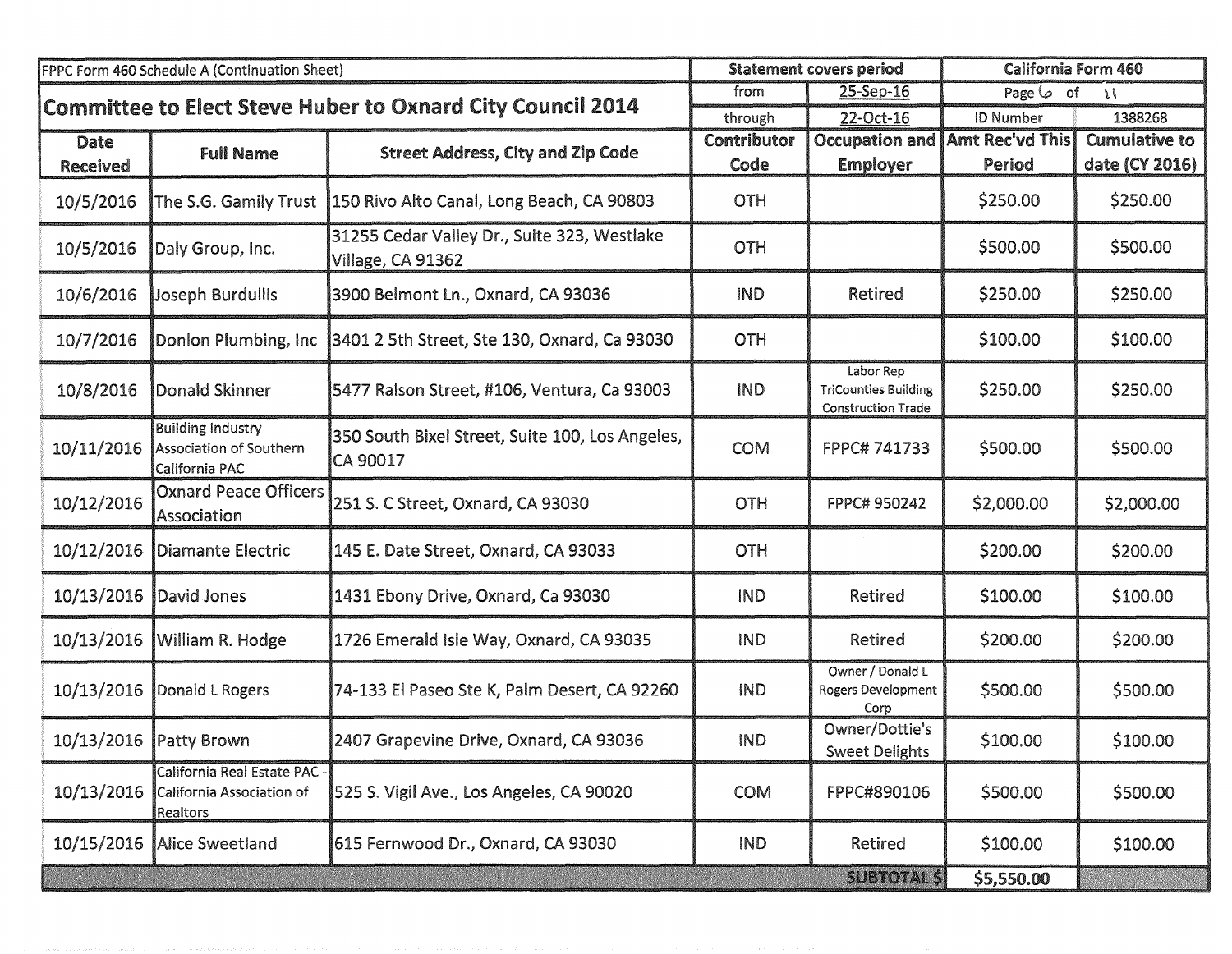|                 | FPPC Form 460 Schedule A (Continuation Sheet)         |                                                            |             | <b>Statement covers period</b>                                    | <b>California Form 460</b>            |                      |
|-----------------|-------------------------------------------------------|------------------------------------------------------------|-------------|-------------------------------------------------------------------|---------------------------------------|----------------------|
|                 |                                                       | Committee to Elect Steve Huber to Oxnard City Council 2014 | from        | 25-Sep-16                                                         | Page 7 of                             | u                    |
|                 |                                                       |                                                            | through     | 22-Oct-16                                                         | <b>ID Number</b>                      | 1388268              |
| Date            | <b>Full Name</b>                                      | <b>Street Address, City and Zip Code</b>                   | Contributor |                                                                   | <b>Occupation and Amt Rec'vd This</b> | <b>Cumulative to</b> |
| <b>Received</b> |                                                       |                                                            | Code        | <b>Employer</b>                                                   | Period                                | date (CY 2016)       |
| 10/21/2016      | Art Murguia                                           | 2012 Spyglass Trail East, Oxnard CA 93036                  | <b>IND</b>  | Retired                                                           | \$100.00                              | \$100.00             |
| 10/21/2016      | Stephen J Barnard                                     | 535 Ridgecrest Dr., Santa Paula, CA 93060                  | <b>IND</b>  | <b>CEO/Mission</b><br>Produce Inc                                 | \$250.00                              | \$250.00             |
| 10/21/2016      | Souther California District<br>Council LiUNA, AFL CIO | 4399 Santa Anita Ave., Suite 205, El Monte, CA<br>91731    | <b>COM</b>  | FPPC#1358150                                                      | \$750.00                              | \$750.00             |
| 10/21/2016      | <b>Tom Doherty</b>                                    | 714 Rodney Dr., San Leandro, CA 94577                      | <b>IND</b>  | CEO/Sea West Coast<br><b>Guard Federal</b><br><b>Credit Union</b> | \$100.00                              | \$100.00             |
| 10/22/2016      | <b>SEIU Local 721</b>                                 | 1545 Wilshire Blvd #100, Los Angeles, CA<br>190017         | <b>COM</b>  | FPPC#743794                                                       | \$300.00                              | \$300.00             |
|                 |                                                       |                                                            |             | <b>SUBTOTAL SI</b>                                                | \$1,500.00                            |                      |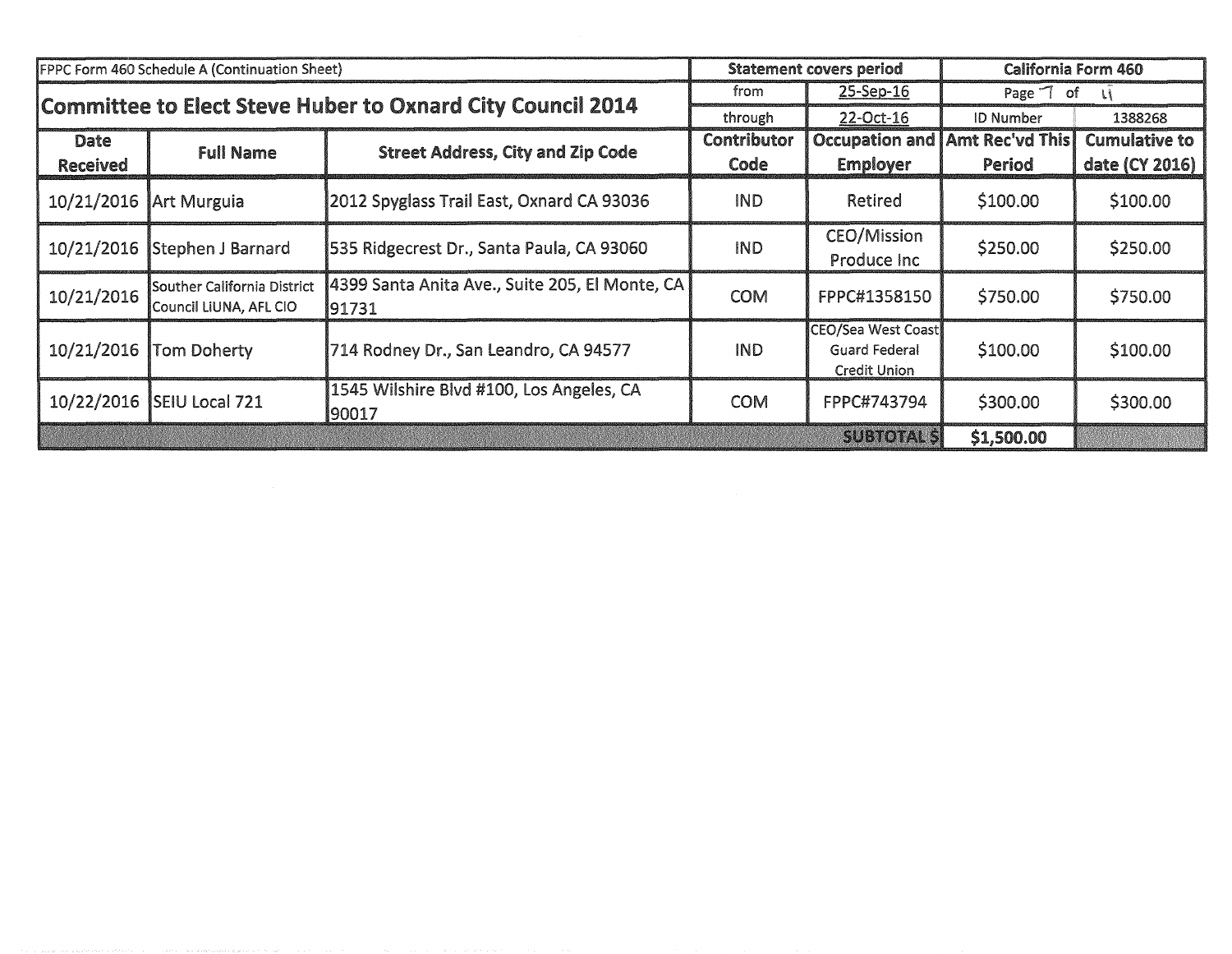| <b>Schedule B - Part 1</b><br><b>Loans Received</b>                                                                                                                                                                                                                                                                                    |                                                                                                     | Amounts may be rounded<br>to whole dollars.                                           |                                                        |                                                                       | <b>Statement covers period</b><br>from                             | 25 Sep 2016                                          | FORM                                             | <b>SCHEDULE B - PART 1</b><br>CALIFORNIA 4 (51)             |
|----------------------------------------------------------------------------------------------------------------------------------------------------------------------------------------------------------------------------------------------------------------------------------------------------------------------------------------|-----------------------------------------------------------------------------------------------------|---------------------------------------------------------------------------------------|--------------------------------------------------------|-----------------------------------------------------------------------|--------------------------------------------------------------------|------------------------------------------------------|--------------------------------------------------|-------------------------------------------------------------|
| SEE INSTRUCTIONS ON REVERSE                                                                                                                                                                                                                                                                                                            |                                                                                                     |                                                                                       |                                                        |                                                                       | through                                                            | 22 Oct 2016                                          | Page $ 8$                                        | of $\frac{l}{l}$                                            |
| NAME OF FILER                                                                                                                                                                                                                                                                                                                          |                                                                                                     |                                                                                       |                                                        |                                                                       |                                                                    |                                                      | <b>I.D. NUMBER</b>                               |                                                             |
| Stephen H. Huber                                                                                                                                                                                                                                                                                                                       |                                                                                                     |                                                                                       |                                                        |                                                                       |                                                                    |                                                      | 1388268                                          |                                                             |
| FULL NAME, STREET ADDRESS AND ZIP CODE<br>OF LENDER<br>(IF COMMITTEE, ALSO ENTER I.D. NUMBER)                                                                                                                                                                                                                                          | IF AN INDIVIDUAL, ENTER<br>OCCUPATION AND EMPLOYER<br>(IF SELF-EMPLOYED, ENTER<br>NAME OF BUSINESS) | (a)<br><b>OUTSTANDING</b><br><b>BALANCE</b><br><b>BEGINNING THIS</b><br><b>PERIOD</b> | (b)<br><b>AMOUNT</b><br><b>RECEIVED THIS</b><br>PERIOD | $\left( c\right)$<br><b>AMOUNT PAID</b><br>OR FORGIVEN<br>THIS PERIOD | OUTSTANDING<br><b>BALANCE AT</b><br><b>CLOSE OF THIS</b><br>PERIOD | (e)<br><b>INTEREST</b><br>PAID THIS<br><b>PERIOD</b> | W<br><b>ORIGINAL</b><br><b>AMOUNT OF</b><br>LOAN | (g)<br><b>CUMULATIVE</b><br><b>CONTRIBUTIONS</b><br>TO DATE |
| Stephen H Huber<br>1411 Ebony Drive<br>Oxnard, CA 93030                                                                                                                                                                                                                                                                                | self employed<br><b>SHHuber &amp; Associates,</b><br>inc.                                           |                                                                                       |                                                        | $\Box$ PAID<br>\$.<br>$\square$ FORGIVEN                              | 0<br>1000                                                          | $\mathbf 0$<br>$-\frac{9}{6}$<br>RATE                | 1000                                             | CALENDAR YEAR<br>1000<br>PER ELECTION**                     |
| $\mathbb{Z}$ ind<br>$\Box$ COM $\Box$ OTH $\Box$ PTY $\Box$ SCC                                                                                                                                                                                                                                                                        |                                                                                                     | 1000                                                                                  |                                                        |                                                                       | 0<br>DATE DUE                                                      |                                                      | 7/22/2016<br>DATE INCURRED                       |                                                             |
| Stephen H Huber<br>1411 Ebony Drive<br>Oxnard, CA 93030                                                                                                                                                                                                                                                                                | self employed<br><b>SHHuber &amp; Associates,</b><br>Inc.                                           | 500                                                                                   |                                                        | $\Box$ PAID<br>$\Box$ FORGIVEN                                        | $\circ$<br>500                                                     | $\circ$<br>$\frac{q}{q}$<br>RATE                     | 500                                              | CALENDAR YEAR<br>1500<br>PER ELECTION**                     |
| ™ ⊠ ⊺<br>$\Box$ COM $\Box$ OTH $\Box$ PTY $\Box$ SCC                                                                                                                                                                                                                                                                                   |                                                                                                     |                                                                                       | 0                                                      |                                                                       | 0<br>DATE DUE                                                      |                                                      | 8/10/2016<br>DATE INCURRED                       |                                                             |
| Stephen H Huber<br>1411 Ebony Drive<br>Oxnard, CA 93030                                                                                                                                                                                                                                                                                | self employed<br><b>SHHuber &amp; Associates,</b><br><b>Inc</b>                                     |                                                                                       |                                                        | $\Box$ PAID<br>$\square$ FORGIVEN                                     | $\circ$<br>5000                                                    | 0.<br>$\frac{1}{2}$<br>RATE                          | 5000                                             | CALENDAR YEAR<br>6500<br>PER ELECTION <sup>#*</sup>         |
| <sup>⊺</sup> ⊠ ™D<br>$\Box$ COM $\Box$ OTH $\Box$ PTY $\Box$ SCC                                                                                                                                                                                                                                                                       |                                                                                                     | 5000                                                                                  | 0                                                      |                                                                       | 0<br>DATE DUE                                                      |                                                      | 8/18/2016<br>DATE INCURRED                       |                                                             |
|                                                                                                                                                                                                                                                                                                                                        |                                                                                                     | <b>SUBTOTALS \$</b>                                                                   | $0$ \$                                                 |                                                                       | $0$ \$<br>6500 \$                                                  |                                                      | $\Omega$                                         |                                                             |
| <b>Schedule B Summary</b>                                                                                                                                                                                                                                                                                                              |                                                                                                     |                                                                                       |                                                        |                                                                       |                                                                    | (Enter (e) on<br>Schedule E, Line 3)                 |                                                  |                                                             |
| (Total Column (b) plus unitemized loans of less than \$100.)                                                                                                                                                                                                                                                                           |                                                                                                     |                                                                                       |                                                        |                                                                       |                                                                    | $\Omega$                                             |                                                  |                                                             |
| <b>†Contributor Codes</b><br>IND - Individual<br>$\Omega$<br><b>COM - Recipient Committee</b><br>(Total Column (c) plus loans under \$100 paid or forgiven.)<br>(other than PTY or SCC)<br>(Include loans paid by a third party that are also itemized on Schedule A.)<br>OTH - Other (e.g., business entity)<br>PTY - Political Party |                                                                                                     |                                                                                       |                                                        |                                                                       |                                                                    |                                                      |                                                  |                                                             |
| Enter the net here and on the Summary Page, Column A, Line 2.                                                                                                                                                                                                                                                                          |                                                                                                     |                                                                                       |                                                        |                                                                       | (May be a negative number)                                         | $\Omega$                                             | SCC - Small Contributor Committee                |                                                             |
| *Amounts forgiven or paid by another party also must be reported on Schedule A.<br>** If required.                                                                                                                                                                                                                                     |                                                                                                     |                                                                                       |                                                        |                                                                       |                                                                    |                                                      | FPPC Advice: advice@fppc.ca.gov (866/275-3772)   | FPPC Form 460 (Jan/2016)                                    |

www.fppc.ca.gov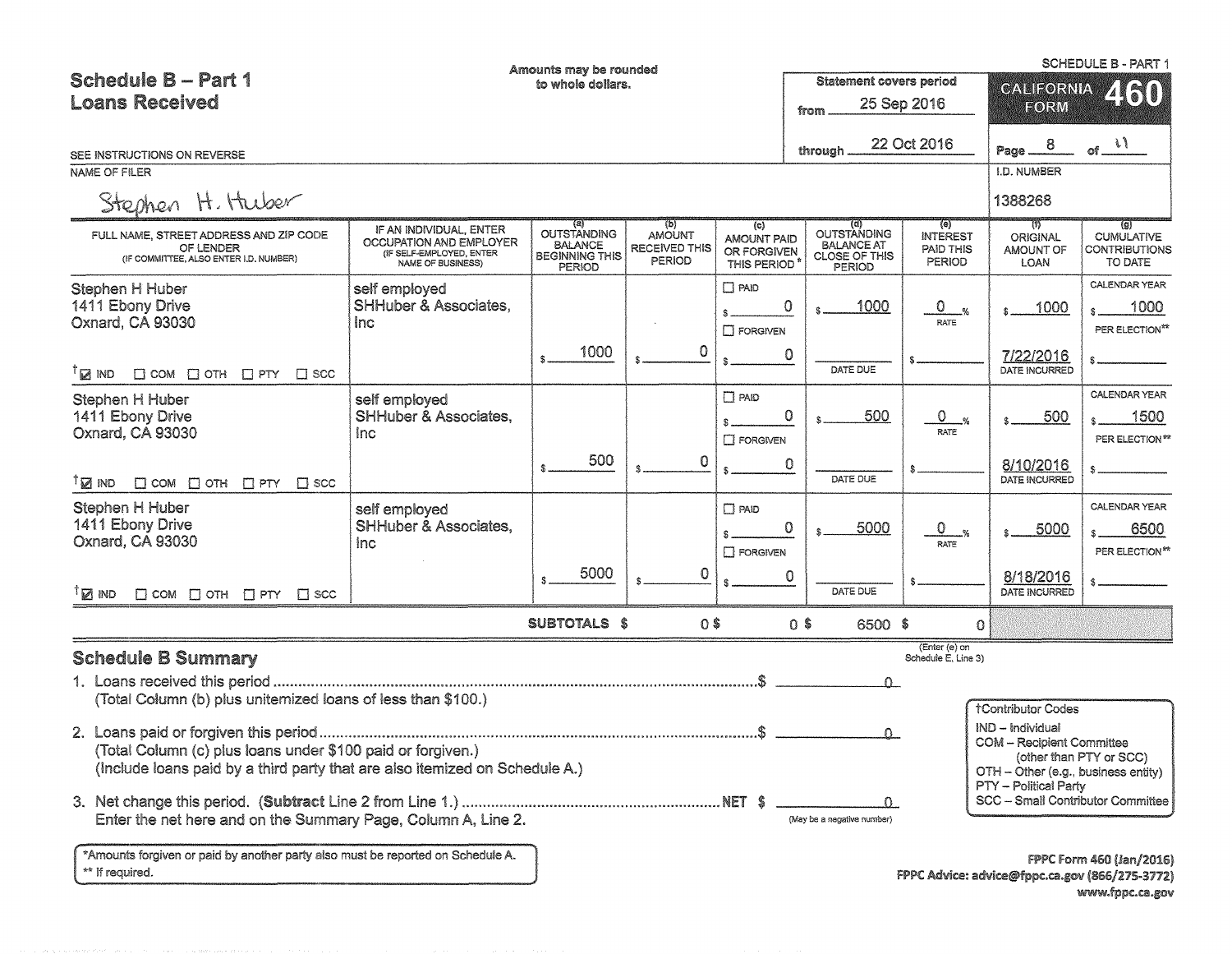| <b>Schedule C</b>                         |                                                                                                    |                                                                           | Amounts may be rounded                                                                              |                                            |                                               |              |                                                                   | SCHEDULE C                               |
|-------------------------------------------|----------------------------------------------------------------------------------------------------|---------------------------------------------------------------------------|-----------------------------------------------------------------------------------------------------|--------------------------------------------|-----------------------------------------------|--------------|-------------------------------------------------------------------|------------------------------------------|
| <b>Nonmonetary Contributions Received</b> |                                                                                                    |                                                                           | to whole dollars.                                                                                   |                                            | <b>Statement covers period</b>                |              | <b>CALIFORNIA</b>                                                 | 460                                      |
|                                           |                                                                                                    |                                                                           |                                                                                                     |                                            | from                                          | 25 Sept 2016 | FORM                                                              |                                          |
|                                           |                                                                                                    |                                                                           |                                                                                                     |                                            | through                                       | 22 Oct 2016  |                                                                   | Page $\frac{q}{q}$ of $\frac{1}{q}$      |
| NAME OF FILER                             | SEE INSTRUCTIONS ON REVERSE                                                                        |                                                                           |                                                                                                     |                                            |                                               |              | I.D. NUMBER                                                       |                                          |
| Stephen H Huber                           |                                                                                                    |                                                                           |                                                                                                     |                                            |                                               |              | 1388268                                                           |                                          |
| DATE<br><b>RECEIVED</b>                   | FULL NAME, STREET ADDRESS AND<br>ZIP CODE OF CONTRIBUTOR<br>(IF COMMITTEE, ALSO ENTER I.D. NUMBER) | <b>CONTRIBUTOR</b><br>CODE *                                              | IF AN INDIVIDUAL, ENTER<br>OCCUPATION AND EMPLOYER<br>(IF SELF-EMPLOYED, ENTER<br>NAME OF BUSINESS) | <b>DESCRIPTION OF</b><br>GOODS OR SERVICES | AMOUNT/<br><b>FAIR MARKET</b><br><b>VALUE</b> |              | <b>CUMULATIVE TO</b><br>DATE<br>CALENDAR YEAR<br>(JAN 1 - DEC 31) | PER ELECTION<br>TO DATE<br>(IF REQUIRED) |
| 10/7/2016                                 | <b>McCarthy Companies</b><br>633 E Ventura Blvd<br>Oxnard, CA 93036                                | $\square$ IND<br>$\Box$ COM<br><b>MOTH</b><br>$\Box$ PTY<br>$\square$ scc |                                                                                                     | Food for Lunch<br>with the<br>Candidates   | 450.00                                        |              | 450.00                                                            |                                          |
|                                           |                                                                                                    | $\Box$ IND<br>$\Box$ COM<br>$\Box$ OTH<br>$\Box$ PTY<br>$\square$ scc     |                                                                                                     |                                            |                                               |              |                                                                   |                                          |
|                                           |                                                                                                    | $\Box$ IND<br>$\Box$ COM<br>$\Box$ OTH<br>$\Box$ PTY<br>$\square$ SCC     |                                                                                                     |                                            |                                               |              |                                                                   |                                          |
|                                           |                                                                                                    | $\Box$ IND<br>$\Box$ COM<br>$\Box$ OTH<br>$\Box$ PTY<br>$\square$ scc     |                                                                                                     |                                            |                                               |              |                                                                   |                                          |
|                                           | Attach additional information on appropriately labeled continuation sheets.                        |                                                                           |                                                                                                     | <b>SUBTOTAL \$</b>                         | 450.00                                        |              |                                                                   |                                          |
|                                           | <b>Schedule C Summary</b>                                                                          |                                                                           |                                                                                                     |                                            |                                               |              | *Contributor Codes                                                |                                          |

| <b><i>ODIIGARG O OBIIIGIY</i></b>                                                           | *Contributor Codes                                                                      |
|---------------------------------------------------------------------------------------------|-----------------------------------------------------------------------------------------|
| 1. Amount received this period - itemized nonmonetary contributions.<br>450.00              | IND - Individual<br><b>COM</b> - Recipient Committee                                    |
| 2. Amount received this period – unitemized nonmonetary contributions of less than \$100 \$ | (other than PTY or SCC)<br>OTH - Other (e.g., business entity)<br>PTY - Political Party |
| 3. Total nonmonetary contributions received this period.<br>450.00                          | SCC - Small Contributor Committee                                                       |

FPPC Form 460 (Jan/2016) FPPC Advice: advice@fppc.ca.gov (866/275-3772) www.fppc.ca.gov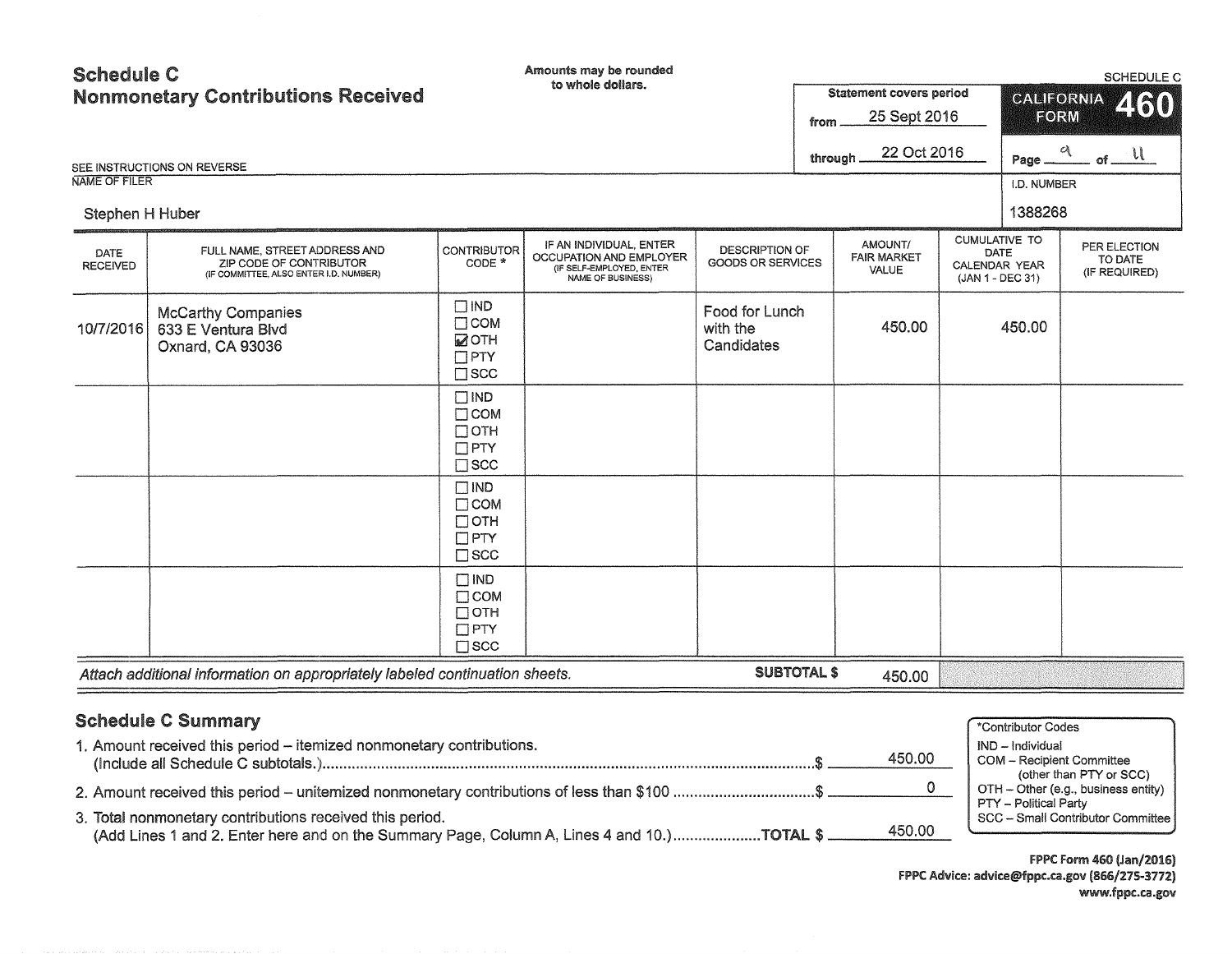| <b>Schedule E</b><br><b>Payments Made</b> | Amounts may be rounded<br>to whole dollars. | <b>Statement covers period</b><br>25 Sep 2016<br>from | <b>SCHEDULE E</b><br>CALIFORNIA 460<br>FORM |  |
|-------------------------------------------|---------------------------------------------|-------------------------------------------------------|---------------------------------------------|--|
| SEE INSTRUCTIONS ON REVERSE               |                                             | 22 Oct 2016<br>through                                | سكرا<br>Page<br>ഷി                          |  |
| NAME OF FILER                             |                                             |                                                       | <b>I.D. NUMBER</b>                          |  |
| H. Huber<br><i>Otephen</i>                |                                             |                                                       | 1388268                                     |  |

cODES: If one of the following codes accurately describes the payment, you may enter the code. Otherwise, describe the payment.

|      | CMP campaign paraphernalia/misc.                                  |     | MBR member communications                     |      | RAD radio airtime and production costs                    |
|------|-------------------------------------------------------------------|-----|-----------------------------------------------|------|-----------------------------------------------------------|
|      | CNS campaign consultants                                          |     | MTG meetings and appearances                  | RFD. | returned contributions                                    |
|      | CTB contribution (explain nonmonetary)*                           |     | OFC office expenses                           | SAL  | campaign workers' salaries                                |
|      | CVC civic donations                                               | PET | petition circulating                          | TEL  | t.v. or cable airtime and production costs                |
| FILI | candidate filing/ballot fees                                      |     | PHO phone banks                               |      | TRC candidate travel, lodging, and meals                  |
|      | FND fundraising events                                            |     | POL polling and survey research               |      | TRS staff/spouse travel, lodging, and meals               |
|      | IND independent expenditure supporting/opposing others (explain)* |     | POS postage, delivery and messenger services  | TSF  | transfer between committees of the same candidate/sponsor |
|      | LEG legal defense                                                 |     | PRO professional services (legal, accounting) | VOT  | voter registration                                        |
| LIT  | campaign literature and mailings                                  |     | PRT print ads                                 |      | WEB information technology costs (internet, e-mail)       |

| NAME AND ADDRESS OF PAYEE<br>(IF COMMITTEE, ALSO ENTER I.D. NUMBER)                                                        | CODE       | OR<br>DESCRIPTION OF PAYMENT | AMOUNT PAID |
|----------------------------------------------------------------------------------------------------------------------------|------------|------------------------------|-------------|
| Rincon LLC<br>80 Wood Road Suite 302, Camarillo, CA 93010                                                                  | LIT        |                              | 163.82      |
| Rincon LLC<br>80 Wood Road Wuite 302, Camarillo, CA 93010                                                                  | <b>CNS</b> |                              | 2000.00     |
| NAACP Ventura County #1053<br>PO Box 5792, Oxnard, CA 93031                                                                | <b>PRT</b> |                              | 150.00      |
| * Payments that are contributions or independent expenditures must also be summarized on Schedule D.<br><b>SUBTOTAL \$</b> |            |                              | 2313.82     |

# Schedule E Summary

|                                                                                                                             | 17187.59 |
|-----------------------------------------------------------------------------------------------------------------------------|----------|
|                                                                                                                             | 138.14   |
|                                                                                                                             |          |
| 4. Total payments made this period. (Add Lines 1, 2, and 3. Enter here and on the Summary Page, Column A, Line 6.) TOTAL \$ | 17325.73 |